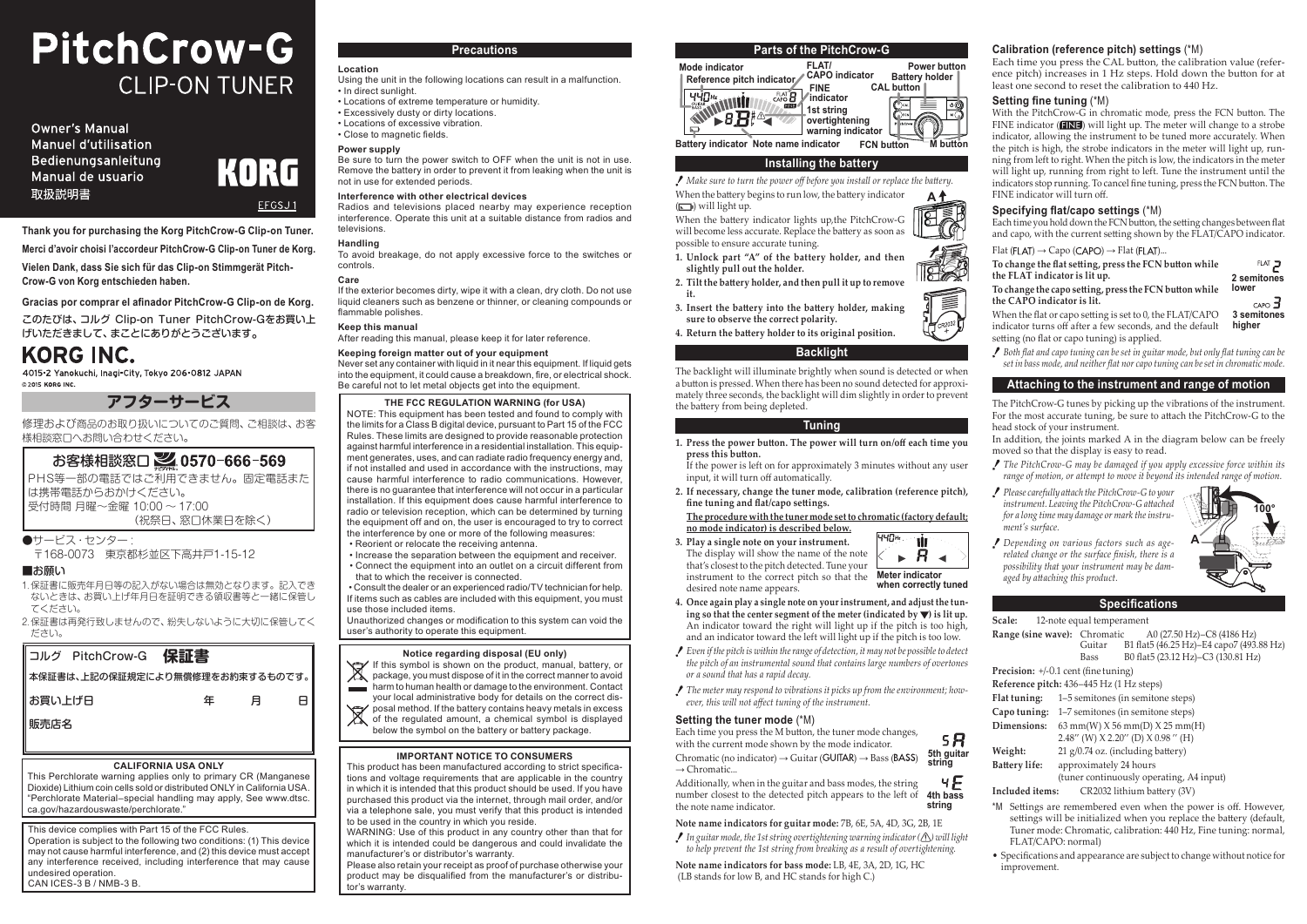# **安全上のご注意**

火災・感電・人身傷害の危険を防止するには以下の指示を守ってください

**警告** この注意事項を無視した取り扱いをすると、 死亡や重傷を負う可能性が予想されます ■・次のような場合には、直ちに電池をぬく。

○異物が内部に入ったとき ○製品に異常や故障が生じたとき 修理が必要なときは、コルグお客様相談窓口へ修理を依頼してください。

・本製品を分解したり改造したりしない。

・修理/部品の交換などで、取扱説明書に書かれている以外のことは絶対

にしない。 ・本製品を医療機器へ近づけない。磁石が心臓ペースメーカーや医療用 電気機器に影響を与える恐れがあります。

- ・本製品に異物(燃えやすいもの、硬貨、針金など)を入れない。
- ・温度が極端に高い場所(直射日光の当たる場所、暖房機器の近く、発熱 する機器の上など)での使用や保管はしない。

・振動の多い場所で使用や保管はしない。

・ホコリの多い場所で使用や保管はしない。

● 風呂場、シャワー室で使用や保管はしない。

● 雨天時の野外などのような湿気の多い場所で、使用や保管はしない。 ・本製品の上に液体の入ったもの(水や薬品等)を置かない。

・本製品に液体をこぼさない。

・濡れた手で本製品を使用しない。

 **注意** この注意事項を無視した取り扱いをすると、傷害を負う 可能性、または物理的損害が発生する可能性があります

・正常な通気が妨げられない所に設置して使用する。 ・ラジオ、テレビ、電子機器などから十分に離して使用する。ラジオやテ レビ等に接近して使用すると、本製品が雑音を受けて誤動作する場合が あります。また、ラジオ、テレビ等に雑音が入ることがあります。 ・外装のお手入れは、乾いた柔らかい布を使って軽く拭く。

・長時間使用しないときは、電池の液漏れを防ぐために電池を抜く。

・電池や本体は幼児の手の届かないところに保管する。

・電池を過度の熱源(日光、火など)にさらさない。

・ボタンやツマミに必要以上の力を加えない。故障の原因になります。 ・外装のお手入れに、ベンジンやシンナー系の液体、コンパウンド質、強 燃性のポリッシャーは使用しない。 ・不安定な場所に置かない。

# **保証規定(必ずお読みください)**

本保証書は、保証期間中に本製品を保証するもので、付属品類(ヘッドホンなど) は保証の対象になりません。保証期間内に本製品が故障した場合は、保証規定 によって無償修理いたします。

1. 本保証書の有効期間はお買い上げ日より1ケ年です。

2.次の修理等は保証期間内であっても有償修理となります。 ・消耗部品(電池など)の交換。 ・お取扱い方法が不適当のために生じた故障。 ・天災(火災、浸水等)によって生じた故障。

・故障の原因が本製品以外の他の機器にある場合。

・不当な改造、調整、部品交換などにより生じた故障または損傷。

・保証書にお買い上げ日、販売店名が未記入の場合、または字句が書き替えら れている場合。

・本保証書の提示がない場合。尚、当社が修理した部分が再度故障した場合 は、保証期間外であっても、修理した日より3ケ月以内に限り無償修理いた

します。 3.本保証書は日本国内においてのみ有効です。

This warranty is valid only in Japan.

4.お客様が保証期間中に移転された場合でも、保証は引き続きお使いいただけ ます。詳しくは、お客様相談窓口までお問い合わせください。

5.修理、運送費用が製品の価格より高くなることもありますので、あらかじめ お客様相談窓口へご相談ください。発送にかかる費用は、お客様の負担とさ せていただきます。

6.修理中の代替品、商品の貸し出し等は、いかなる場合においても一切行って おりません。

本製品の故障、または使用上生じたお客様の直接、間接の損害につきましては、 弊社は一切の責任を負いかねますのでご了承ください。本保証書は、保証規定 により無償修理をお約束するためのもので、これによりお客様の法律上の権利 を制限するものではありません。

# **Précautions**

#### **Emplacement**

L'utilisation de cet instrument dans les endroits suivants peut en entraîner le mauvais fonctionnement. • En plein soleil.

- Endroits très chauds ou très humides.
- Endroits sales ou fort poussiéreux.
- Endroits soumis à de fortes vibrations. • A proximité de champs magnétiques.
- 

# **Alimentation**

Lorsque vous n'utilisez pas l'appareil, n'oubliez pas de le mettre hors tension. Retirez les piles pour éviter toute fuite lorsque l'appareil ne sera pas utilisé pendant de longues périodes de temps.

# **Interférences avec d'autres appareils électriques**

Les postes de radio et de télévision situés à proximité peuvent par conséquent souffrir d'interférences à la réception. Veuillez dès lors faire fonctionner cet appareil à une distance raisonnable de postes de radio et de télévision.

# **Maniement**

Pour éviter de les endommager, manipulez les commandes et les boutons de cet instrument avec soin.

#### **Entretien**

Lorsque l'instrument se salit, nettoyez-le avec un chiffon propre et sec. Ne vous servez pas d'agents de nettoyage liquides tels que du benzène ou du diluant, voire des produits inflammables.

#### **Conservez ce manuel**

Après avoir lu ce manuel, veuillez le conserver soigneusement pour toute référence ultérieure.

# **Evitez toute intrusion d'objets ou de liquide**

Ne placez jamais de récipient contenant du liquide près de l'instrument. Si le liquide se renverse ou coule, il risque de provoquer des dommages, un court-circuit ou une électrocution. Veillez à ne pas laisser tomber des objets métalliques dans le boîtier (trombones, par ex.).

# **Note concernant les dispositions (Seulement EU)**

Si ce symbole apparait sur le produit, le manuel, les piles ou  $\overline{\mathbb{X}}$ les packs de piles, cela signifie que vous devez le recycler d'une manière correcte afin de prévenir les dommages pour <u>ا سا</u> la santé humaine et les dommages potentiels pour l'environ-

nement. Contactez votre administration locale pour de plus<br>A amples renseignements concernant la bonne méthode de amples renseignements concernant la bonne méthode de

recyclage. Si la pile contient des métaux lourds au-delà du seuil réglementé, un symbole chimique est affiché en dessous du symbole de la poubelle barrée d'une croix sur la pile ou le pack de piles.

# **REMARQUE IMPORTANTE POUR LES CLIENTS**

Ce produit a été fabriqué suivant des spécifications sévères et des besoins en tension applicables dans le pays où ce produit doit être utilisé. Si vous avez acheté ce produit via l'internet, par vente par correspondance ou/et vente par téléphone, vous devez vérifier que ce produit est bien utilisable dans le pays où vous résidez.

ATTENTION: L'utilisation de ce produit dans un pays autre que celui pour lequel il a été conçu peut être dangereuse et annulera la garantie du fabricant ou du distributeur. Conservez bien votre récépissé qui est la preuve de votre achat, faute de quoi votre produit ne risque de ne plus être couvert par la garantie du fabricant ou du distributeur.

# **Vorsichtsmaßnahmen**

#### **Aufstellungsort**

Vermeiden Sie das Aufstellen des Geräts an Orten, an denen • es direkter Sonneneinstrahlung ausgesetzt ist;

- hohe Feuchtigkeit oder Extremtemperaturen auftreten können;
- Staub oder Schmutz in großen Mengen vorhanden sind;
- das Gerät Erschütterungen ausgesetzt sein kann.
- in der Nähe eines Magnetfeldes.

# **Stromversorgung**

Stellen Sie den Netzschalter auf OFF, wenn das Gerät nicht benutzt wird. Wenn Sie das Gerät über einen längeren Zeitraum nicht benutzen, nehmen Sie die Batterien heraus, damit sie nicht auslaufen.

#### **Störeinflüsse auf andere Elektrogeräte**

Dieser kann bei in der Nähe aufgestellten Rund-funkempfängern oder Fernsehgeräten Empfangsstörungen hervorrufen. Betreiben Sie solche Geräte nur in einem geeigneten Abstand von diesem Erzeugnis.

#### **Bedienung**

Vermeiden Sie bei der Bedienung von Schaltern und Reglern unangemessenen Kraftaufwand.

# **Reinigung**

Bei auftretender Verschmutzung können Sie das Gehäuse mit einem trockenen, sauberen Tuch abwischen. Verwenden Sie keinerlei Flüssigreiniger wie beispielsweise Reinigungsbenzin, Verdünnungs- oder Spülmittel. Verwenden Sie niemals brennbare Reiniger.

#### **Bedienungsanleitung**

Bewahren Sie diese Bedienungsanleitung gut auf, falls Sie sie später noch einmal benötigen.

# **Flüssigkeiten und Fremdkörper**

Stellen Sie niemals Behältnisse mit Flüssigkeiten in der Nähe des Geräts auf. Wenn Flüssigkeit in das Gerät gelangt, können Beschädigung des Geräts, Feuer oder ein elek-trischer Schlag die Folge sein. Beachten Sie, daß keinerlei Fremdkörper in das Gerät gelangen.

#### **Hinweis zur Entsorgung (Nur EU)**

 $\overline{\mathbb{X}}$ Wenn Sie das Symbol mit der "durchgekreuzten Mülltonne" auf Ihrem Produkt, der dazugehörigen Bedienungsanleitung, der Batterie oder der Verpackung sehen, müssen Sie das Produkt in der vorgeschriebenen Art und Weise entsorgen um Schäden  $\mathbb{X}$ an der menschlichen Gesundheit und der Umwelt zu vermeiden. Batterien oder Akkus, die Schadstoffe enthalten, sind auch mit dem Symbol einer durchgekreuzten Mülltonne gekennzeichnet. In der Nähe zum Mülltonnensymbol befindet sich die chemische Bezeichnung des Schadstoffes.

# **WICHTIGER HINWEIS FÜR KUNDEN**

Dieses Produkt wurde unter strenger Beachtung von Spezifikationen und Spannungsanforderungen hergestellt, die im Bestimmungsland gelten. Wenn Sie dieses Produkt über das Internet, per Postversand und/oder mit telefonischer Bestellung gekauft haben, müssen Sie bestätigen, dass dieses Produkt für Ihr Wohngebiet ausgelegt ist. WARNUNG: Verwendung dieses Produkts in einem anderen Land als dem, für das es bestimmt ist, verwendet wird, kann gefährlich sein und die Garantie des Herstellers oder Importeurs hinfällig lassen werden. Bitte bewahren Sie diese Quittung als Kaufbeleg auf, da andernfalls das Produkt von der Garantie des Herstellers oder Importeurs ausgeschlossen werden kann.

#### **Precauciones**

# **Ubicación**

El uso de la unidad en las siguientes ubicaciones puede dar como resultado un mal funcionamiento:

- Expuesto a la luz directa del sol.
- Zonas de extremada temperatura o humedad.
- Zonas con exceso de suciedad o polvo.
- Zonas con excesiva vibración. • Cercano a campos magnéticos.

# **Fuente de alimentación**

Apague la unidad cuando no la use la batería. Retire las baterías si no va a usar la unidad durante un tiempo largo.

#### **Interferencias con otros aparatos**

Las radios y televisores situados cerca pueden experimentar interferencias en la recepción. Opere este dispositivo a una distancia prudencial de radios y televisores.

# **Manejo**

Para evitar una rotura, no aplique excesiva fuerza a los conmutadores o controles.

# **Cuidado**

**equipo**

del equipo.

÷

Si exterior se ensucia, límpiese con un trapo seco. No use líquidos limpiadores como disolvente, ni compuestos inflamables.

Después de leer este manual, guárdelo para futuras consultas. **Mantenga los elementos externos alejados del** 

Nunca coloque ningún recipiente con líquido cerca de este equipo, podría causar un cortocircuito, fuero o descarga eléctrica. Cuide de que no caiga ningún objeto metálico dentro

**Nota respecto a residuos y deshechos (solo UE)** Si aparece el símbolo del cubo de basura tachado sobre un producto, su manual de usuario, la batería, o el embalaje de cualquiera de éstos, significa que cuando tire<br>dichos artículos a la basura, ha de bacerlo en acuerdo dichos artículos a la basura, ha de hacerlo en acuerdo con la normativa vigente de la Unión Europea para prevenir daños a la salud pública y al medioambiente. Le rogamos que se ponga en contacto con su oficina o ministerio de medioambiente para más detalles. Si la batería contiene metales pesados por encima del límite permitido, habrá un símbolo de un material químico, debajo del símbolo

**NOTA IMPORTANTE PARA EL CONSUMIDOR** Este producto ha sido fabricado de acuerdo a estrictas especificaciones y requerimientos de voltaje aplicables en el país para el cual está destinado. Si ha comprado este producto por internet, a través de correo, y/o venta telefónica, debe usted verificar que el uso de este producto está destinado al país en el cual reside. AVISO: El uso de este producto en un país distinto al cual está destinado podría resultar peligroso y podría invalidar la garantía del fabricante o distribuidor. Por favor guarde su recibo como prueba de compra ya que de otro modo el producto puede verse privado de la garantía del

#### **Guarde este manual**

del cubo de basura tachado.

fabricante o distribuidor.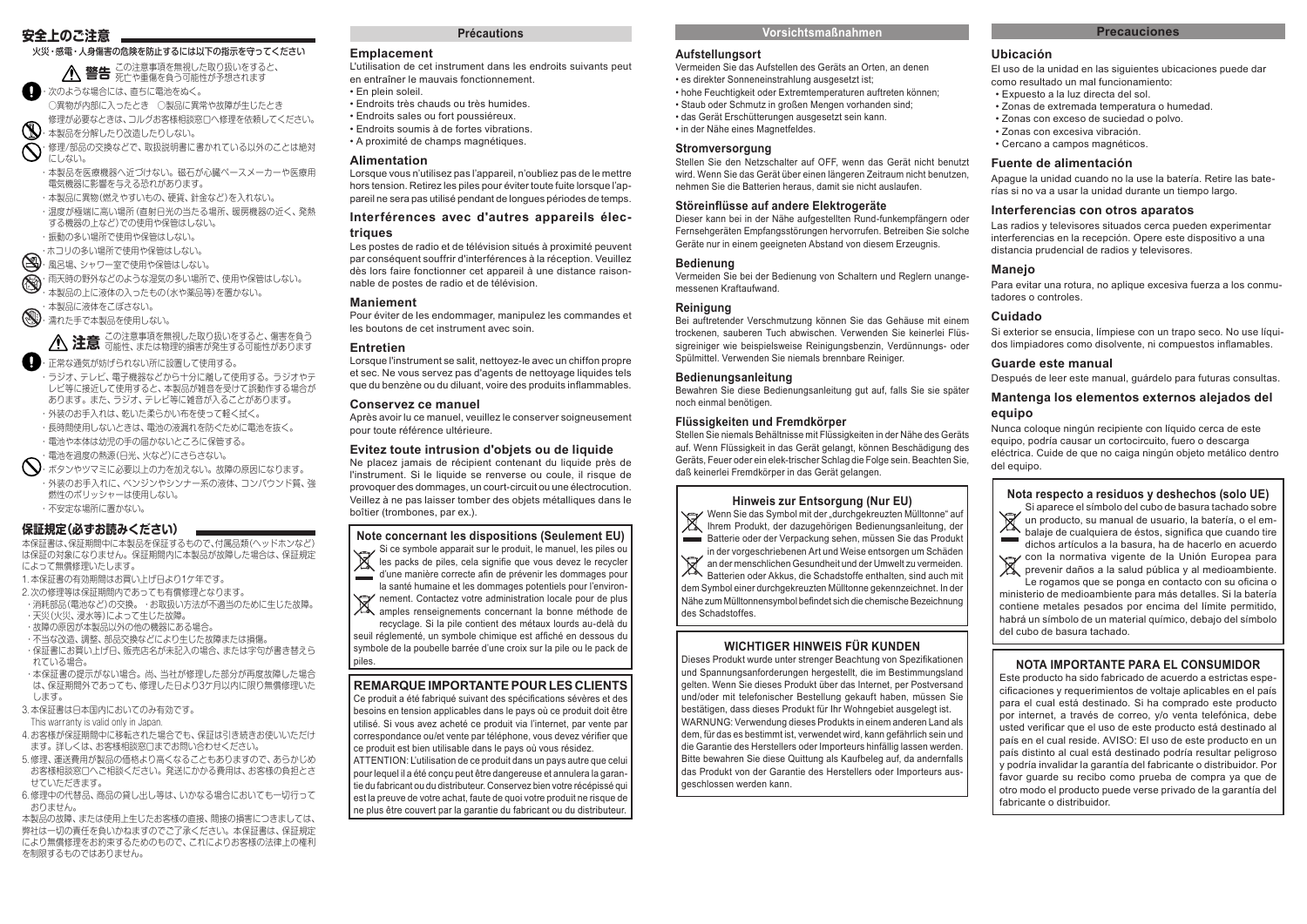#### **Parties du PitchCrow-G**

**Indicateur de la Interrupteur d'alimentation Indicateur de la FLAT/CAPO Compartiment de pile note de référence Indicateur** Bouton CAL WWW. **Indicateur de la FINE EINE** 

**Avertissement**  ⋝ **de surtension**   $\Box$ **de la 1re corde Indicateur de pile Indicateur du Bouton FCN Bouton M Indicateur du mode nom de la note**

#### **Mise en place de la pile**

*Coupez toujours l'alimentation avant de changer la pile.*

Quand la pile commence à s'épuiser, l'indicateur de pile ( ) s'allume. L'PitchCrow-G continue à fonctionner un certain temps mais l'accordage devient moins précis. Remplacez la pile **A**

aussi vite que possible. **1. Déverrouillez la partie "A" du compartiment de la pile, puis tirez légèrement sur le compartiment.**

**2. Inclinez le compartiment de la pile, puis tirez-le vers le haut pour l'extraire.**

**3. Insérez la pile dans son compartiment en veillant à respecter les indications de polarité.**

**4. Replacez le compartiment de la pile dans sa position initiale.**

#### **Rétroéclairage**

Le rétroéclairage s'allume de façon vive quand un signal arrive ou quand vous actionnez un bouton. Si aucun signal ne parvient à l'accordeur pendant environ 3 secondes, il diminue légèrement l'intensité du rétroéclairage pour économiser l'énergie de la pile.

#### **Accordage**

**1. Appuyez sur l'interrupteur d'alimentation. L'appareil se mettra sous/hors tension à chaque pression sur l'interrupteur.**

Si vous laissez l'appareil allumé pendant environ 3 minutes sans capter aucun son, il s'éteindra automatiquement.

- **2. Si nécessaire, changez le mode de l'accordeur, le calibrage (diapason), le réglage d'accord fin ainsi que les réglages bémol (Flat)/capo. La procédure ci-dessous décrit le mode d'accordeur chromatique (réglage par défaut, pas d'indicateur de mode).**
- **3. Jouez une note isolée sur l'instrument.**

L'écran affiche le nom de la note la plus proche de la hauteur détectée. Accordez grossièrement votre instrument de sorte à faire apparaître la note voulue.

> -8 **A**

> > чE

**4. Jouez à nouveau une note isolée sur l'instrument et accordezla jusqu'à ce que le segment central de l'indicateur (repéré par ) s'allume.**

Le témoin côté droit s'allume si la note est trop haute et le témoin côté gauche s'allume si la note est trop basse.

- *Même si la note se trouve à l'intérieur de la plage*  **quand l'accord est correct** *de détection, elle peut ne pas être détectée si le son de l'instrument de musique contient un grand nombre d'harmoniques ou un temps de descente rapide.* **Indications à l'écran**
- *Il se pourrait que l'accordeur réagisse à des vibrations ambiantes qu'il capte; cela n'affecte toutefois pas l'accord de l'instrument.*

# **Réglage du mode d'accordeur** (\*M)

Chaque pression du bouton M change de mode d'accordeur; l'indicateur de mode signale le mode actif. 58

Mode chromatique (pas d'indicateur)  $\rightarrow$  Guitare (GUITAR)  $\rightarrow$  Basse (BASS)  $\rightarrow$  Chromatique... **5e corde de guitare**

En outre, en modes guitare et basse, l'écran affiche le numéro de la corde la plus proche de la hauteur détectée à gauche de l'indicateur du nom de note. **4e corde de basse**

# **Indicateurs du nom de note en mode guitare:**

7B (Si), 6E (Mi), 5A (La), 4D (Ré), 3G (Sol), 2B (Si), 1E (Mi)

*En mode guitare, l'avertissement de surtension de la 1re corde ( ) s'allume pour prévenir une rupture de la corde causée par une tension trop forte.*

#### **Indicateurs du nom de note en mode basse:**

LB (Si grave), 4E (Mi), 3A (La), 2D (Ré), 1G (Sol), HC (Do aigu)

#### **Réglages de calibrage (diapason)** (\*M)

Chaque pression sur le bouton CAL augmente la valeur de calibrage (diapason) par pas de 1 Hz. Vous pouvez initialiser le diapason à 440 Hz en maintenant le bouton enfoncé pendant au moins une seconde.

#### **Réglage de l'accord fin** (\*M)

Vérifiez que l'accordeur PitchCrow-G est en mode chromatique, puis appuyez sur le bouton FCN. L'indicateur FINE (**ENE**) s'allume. Des indicateurs lumineux apparaissent alors sur l'affichage, permettant d'accorder l'instrument avec une plus grande précision. Quand la hauteur est trop élevée, les indicateurs lumineux s'allument de gauche à droite sur l'affichage. Quand la hauteur est trop basse, les indicateurs lumineux s'allument de droite à gauche sur l'affichage. Accordez votre instrument de sorte que les indicateurs ne s'allument plus. Pour annuler l'accord fin, appuyez sur le bouton FCN. L'indicateur FINE s'éteint.

#### **Réglages bémol (Flat)/capo** (\*M)

| Chaque fois que vous maintenez enfoncé le bouton FCN, le réglage alterne        |                   |
|---------------------------------------------------------------------------------|-------------------|
| entre le mode bémol (Flat) et capo, et l'écran affiche le statut avec l'indica- |                   |
| teur FLAT/CAPO.                                                                 | FLAT <sub>2</sub> |
| Bémol (FLAT) $\rightarrow$ Capo (CAPO) $\rightarrow$ Bémol (FLAT)               | 2 demi-tons       |
| Pour modifier le réglage d'accord en bémol, appuyez sur le                      | plus bas          |
| bouton FCN quand l'indicateur FLAT est allumé.                                  | $CAPO$ $\Box$     |
| Pour modifier le réglage d'accord avec capo, appuyez sur le                     | 3 demi-tons       |
| bouton FCN quand l'indicateur CAPO est allumé.                                  | plus haut         |
| $\alpha$ ii $\alpha$ is the set of the set of $\alpha$                          |                   |

Quand le paramètre bémol (Flat) ou capo est réglé sur 0, l'indicateur FLAT/CAPO s'éteint après quelques secondes et le réglage par défaut (accord sans bémol ni capo) est activé.

*Les réglages d'accords en bémol et avec capo peuvent être effectués en mode guitare, mais en mode basse, seul le réglage d'accord en bémol est disponible. Le mode chromatique ne permet pas les réglages bémol/capo.*

# **Fixation sur l'instrument et plage de manœuvre de l'accordeur**

L'PitchCrow-G détermine l'accordage en captant les vibrations de l'instrument. Veillez donc à fixer l'PitchCrow-G sur la tête de votre instrument pour garantir un accordage fiable. En outre, les raccords indiqués par la lettre A sur l'illustration ci-dessous peuvent être retirés pour une lisibilité supérieure de l'écran.

*Vous risquez d'endommager l'PitchCrow-G si vous le manipulez avec une force excessive ou si vous tentez de le manipuler en dehors de sa plage de manœuvre.*

*S'il vous plait, attachez soigneusement l'PitchCrow-G à votre instrument. Le laisser attaché pendant un long moment, peut rayer la surface de votre instrument.*

*Dépendant de plusieurs facteurs comme le changement dû à l'âge de l'instrument ou la finition de la structure, il y a une possibilité* 

#### **Spécifications**

| Gamme:                                                      | 12 notes tempérament égal                                                  |  |
|-------------------------------------------------------------|----------------------------------------------------------------------------|--|
| Plage de détection (onde sinus):                            |                                                                            |  |
| chromatique                                                 | A0 (27,50 Hz)-C8 (4186 Hz)                                                 |  |
| guitare                                                     | B1 flat5 (46,25 Hz)-E4 capo7 (493,88 Hz)                                   |  |
| basse                                                       | B0 flat5 (23,12 Hz)–C3 (130,81 Hz)                                         |  |
| Précision:                                                  | $+/-0.1$ centième (accord fin)                                             |  |
| Note de référence:                                          | 436 à 445 Hz (paliers de 1 Hz)                                             |  |
| Accord en bémol (Flat): 1–5 demi-tons (par pas de demi-ton) |                                                                            |  |
| Accord avec capo:                                           | 1–7 demi-tons (par pas de demi-ton)                                        |  |
| Dimensions:                                                 | 63 mm $(L)$ x 56 mm $(P)$ x 25 mm $(H)$                                    |  |
| Poids:                                                      | 21 g (pile comprise)                                                       |  |
| Autonomie de la pile:                                       | Environ 24 heures (utilisation continue de                                 |  |
|                                                             | l'accordeur, entrée de la note A4)                                         |  |
| Accessoires fournis:                                        | Pile au lithium CR2032 (3 V)                                               |  |
|                                                             | *M Les réglages sont conservés même quand l'appareil est mis hors tension. |  |

- Néanmoins, les réglages seront réinitialisés si vous remplacez la pile (réglages par défaut, mode d'accordeur: chromatique, calibrage: 440 Hz, accord fin: normal, FLAT/CAPO: normal).
- Les caractéristiques et l'aspect du produit sont susceptibles d'être modifiés sans avis préalable en vue d'une amélioration.



*Deaktivieren Sie den Netzschalter, bevor Sie die Batterie einlegen oder auswechseln.* Wenn die Batterie fast erschöpft ist, leuchtet die Batteriean-**A**

zeige (Fb) auf. Der PitchCrow-G funktioniert dann zwar noch eine Weile, allerdings lässt seine Genauigkeit dann ebenfalls nach. Wechseln Sie die Batterie also so schnell wie möglich aus.

- **1. Das Batteriefach im Bereich "A" entriegeln und dann behutsam emporziehen.**
- **2. Das Batteriefach neigen und dann abziehen.**

**3. Die Batterie polgerecht in das Batteriefach einsetzen.**

**4. Das Batteriefach in seine ursprüngliche Lage zurückbringen.**

#### **Hintergrundbeleuchtung**

Die Hintergrundbeleuchtung wird aktiviert, wenn ein Eingangssignal empfangen wird bzw. wenn Sie einen Taster drücken. Drei Sekunden nach dem letzten Bedienvorgang lässt die Helligkeit der Hintergrundbeleuchtung etwas nach, um die Batterie zu schonen.

#### **Tuning**

**1. Drücken Sie die Netzschalter. Bei jedem Drücken dieser Taste schaltet das Gerät ein/aus.**

Wenn das Gerät ca. 3 Minuten lang eingeschaltet bleibt, ohne dass Ton angelegt wird, schaltet es automatisch aus.

**2. Nach Bedarf die Einstellungen für Stimm-Modus, Kalibrierung (Referenzton), Feinabstimmung und Flat/Capo ändern.**

#### **Die Vorgehensweise mit dem chromatischen Stimm-Modus (Werkseinstellung, keine Modus-Anzeige) wird unten stehend beschrieben.**

#### **3. Spielen Sie eine Einzelnote auf dem Instrument.**

Das Display zeigt den Namen der Note an, die der gespielten Note am nächsten kommt. Stimmen Sie Ihr Instrument so, dass der Name der gewünschten Note angezeigt wird. 440#

- 'úr **4. Spielen Sie erneut eine Einzelnote auf**   $R_{\mathcal{A}}$  $\mathbf{b}$ **Ihrem Instrument und stimmen Sie so lange, bis das mittlere Metersegment Meteranzeige bei korrekter Stimmung (durch angezeigt) leuchtet.** Eine Anzeige rechts davon leuchtet, wenn der Ton zu hoch ist, und einen Anzeige links davon leuchtet, wenn der Ton zu tief ist.
- *Auch wenn die Tonhöhe innerhalb des Erkennungsbereichs ist, kann es unmöglich sein, die Tonhöhe eines Instrumentenklangs zu erkennen, wenn dieser einen hohen Anteil an Obertönen oder sehr schnelles Abklingen aufweist.*
- *Das Meter kann auf Schwingungen aus der Umgebung reagieren. Dies beeinträchtigt allerdings nicht den Stimmvorgang des Instruments.*

#### **Einstellen des Stimm-Modus** (\*M)

Mit jedem Drücken des M-Tasters ändert sich der Stimm-Modus, wobei der momentane Modus in der Modus-Anzeige folgendermaßen erscheint:

58

Chromatisch (keine Anzeige)  $\rightarrow$  Gitarre (GUITAR)  $\rightarrow$ Bass ( $BASS$ )  $\rightarrow$  Chromatisch ... **5. Gitarrensaite**

Außerdem erscheint im Gitarren- und Bass-Modus links чE neben der Notennamen-Anzeige die Saitennummer, die **4. Basssaite** der erkannten Tonhöhe am ähnlichsten ist.

**Notennamen-Anzeige für Gitarren-Modus:** 7B, 6E, 5A, 4D, 3G, 2B, 1E

*Im Gitarren-Modus erscheint die Warnanzeige bei zu fest angezogener 1. Saite ( ), um eine Beschädigung der 1. Saite durch zu festes Anziehen zu verhindern.*

**Notennamen-Anzeige für Bass-Modus:** LB, 4E, 3A, 2D, 1G, HC (LB steht für ein tiefes B und HC steht für ein hohes C)

#### **Kalibrierungseinstellungen (Referenzton)** (\*M)

Mit jedem Drücken des CAL-Tasters erhöht sich der Kalibrierungswert (Referenzton) in Schritten von 1 Hz. Halten Sie den Taster mindestens 1 Sekunde lang gedrückt, um die Kalibrierung auf 440 Hz zurückzusetzen.

#### **Einstellen der Feinabstimmung** (\*M)

Im chromatischen Stimm-Modus des PitchCrow-G die FCN-Taste drücken. Die FINE-Anzeige (**INE**) leuchtet auf. Das Display wechselt auf die Stroboskopanzeige über, um eine Feinabstimmung des Instruments zu ermöglichen. Wenn der Ton zu hoch ist, laufen die Stroboskopanzeigen von links nach rechts. Wenn der Ton zu niedrig ist, laufen die Stroboskopanzeigen von rechts nach links. Stimmen Sie das Instrument, bis die Anzeigen stehen bleiben Drücken Sie zum Abbrechen der Feinabstimmung die FCN-Taste. Die FINE-Anzeige erlischt.



Bei jedem Drücken des FCN-Tasters wird zwischen "Flat" und "Capo" umgeschaltet, wobei die momentane Einstellung auf der FLAT/CAPO-Anzeige folgendermaßen erscheint: FLAT<sub>3</sub>

| $Flat$ (FLAT) $\rightarrow$ Capo (CAPO) $\rightarrow$ Flat (FLAT) | 2 Halbtöne            |
|-------------------------------------------------------------------|-----------------------|
| Um die Einstellung für "Flat" zu ändern, drücken Sie den          | tiefer                |
| FCN-Taster, während die FLAT-Anzeige leuchtet.                    | $CAPO$ $\overline{J}$ |
| Um die Einstellung für "Capo" zu ändern, drücken Sie den          | 3 Halbtöne            |
| FCN-Taster, während die CAPO-Anzeige leuchtet.                    | höher                 |

Wenn die Flat- oder Capo-Einstellung auf 0 geändert wird, schaltet sich die FLAT/CAPO-Anzeige nach wenigen Sekunden aus, und die Standardeinstellung (kein Flat und kein Capo) wird aktiviert.

*Sowohl Flat- als auch Capo-Stimmung können im Gitarren-Modus eingestellt werden, während im Bass-Modus nur die Flat-Stimmung und im chromatischen Modus weder Flat- noch Capo-Stimmung eingestellt werden können.*

#### **Anbringen an das Instrument und Bewegungsspielraum**

Das PitchCrow-G stimmt Ihr Instrument, indem es dessen Schwingungen aufnimmt. Aus diesem Grund sollte das PitchCrow-G zum Stimmen an die Kopfplatte Ihres Instruments angebracht werden. Außerdem ist das Display über die Gelenke "A" in der unteren Abbildung zum Verbessern der Lesbarkeit beliebig einstellbar.



*Das PitchCrow-G kann beschädigt werden, wenn innerhalb des Bewegungsspielraums übermäßige Kraft* 

*auf das Gerät ausgeübt wird bzw. wenn versucht wird, es über den Bewegungsspielraum hinaus zu bewegen.*

- *Bitte befestigen sie das PitchCrow-G vorsichtig an ihrem Instrument. Wenn sie das PitchCrow-G für längere Zeit an ihrem Instrument befestigt lassen, kann dies zu Veränderungen an der Oberfläche des Instruments führen.*
- *Abhängig von verschiedenen Faktoren wie z. B. altersbedingte Veränderungen der Lackierung/Oberfläche Ihres Instrumentes, kann es vorkommen dass ein Anbringen dieses Produkts zu einer Beschädigung führt.*

# **Technische Daten**

| Skala:                                                                    | 12 Noten gleichschwebende Stimmung                  |
|---------------------------------------------------------------------------|-----------------------------------------------------|
| Bereich (Sinuswelle):                                                     | chromatisch A0 (27,50 Hz)-C8 (4186 Hz)              |
|                                                                           | Gitarre B1 flat5 (46,25 Hz)-E4 capo7 (493,88 Hz)    |
|                                                                           | B0 flat5 (23,12 Hz)-C3 (130,81 Hz)<br>Bass          |
| Präzision:                                                                | $+/-0.1$ Cent (Feinabstimmung)                      |
| Bezugstonhöhe:                                                            | 436-445 Hz (in Schritten von 1 Hz)                  |
| Flat-Stimmung:                                                            | 1-5 Halbtöne (in Halbtonschritten)                  |
| Capo-Stimmung:                                                            | 1-7 Halbtöne (in Halbtonschritten)                  |
| Abmessungen:                                                              | 63 mm (B) $x 56$ mm (T) $x 25$ mm (H)               |
| Gewicht:                                                                  | 21 g (mit Batterie)                                 |
| Batterielebensdauer:                                                      | ca. 24 Stunden (kontinuierlicher Betrieb mit einge- |
|                                                                           | schaltetem Stimmgerät, A4-Eingang)                  |
| Lieferumfang:                                                             | CR2032 Lithiumbatterie (Knopfzelle, 3 V)            |
| *M : Dia Einstellengen kleiken genesiskent sonne des Couït ensgeschaltet. |                                                     |

- \*M Die Einstellungen bleiben gespeichert, wenn das Gerät ausgeschaltet wird. Die Einstellungen werden zurückgesetzt, wenn Sie die Batterie ersetzen (Werkseinstellung, Stimm-Modus: chromatisch, Kalibrierung: 440 Hz, Feinabstimmung: normal, FLAT/CAPO: normal).
- Änderungen der technischen Daten und des Designs ohne vorherige Ankündigung vorbehalten.

*que votre instrument soit endommagé par le système d'attache par pince.*

**A**

**100°**